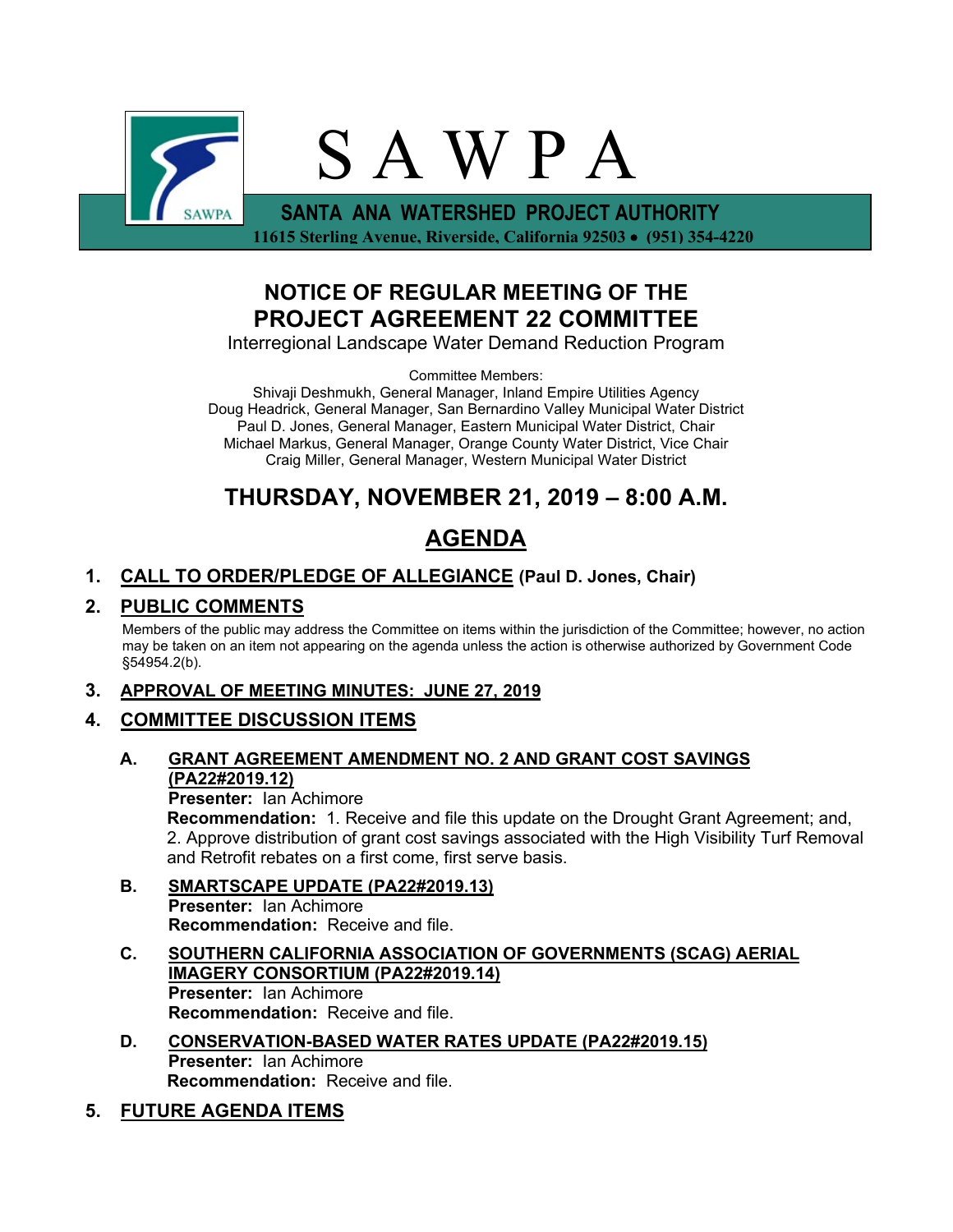## **6. ADJOURNMENT**

#### **PLEASE NOTE:**

Americans with Disabilities Act: Meeting rooms are wheelchair accessible. If you require any special disability related accommodations to participate in this meeting, please contact (951) 354-4220 or kberry@sawpa.org. Notification at least 48 hours prior to the meeting will enable staff to make reasonable arrangements to ensure accessibility for this meeting. Requests should specify the nature of the disability and the type of accommodation requested.

Materials related to an item on this agenda submitted to the Commission after distribution of the agenda packet are available for public inspection during normal business hours at the SAWPA office, 11615 Sterling Avenue, Riverside, and available at www.sawpa.org, subject to staff's ability to post documents prior to the meeting.

#### **Declaration of Posting**

 $\mathcal{L}_\text{max}$  , which is a set of the set of the set of the set of the set of the set of the set of the set of the set of the set of the set of the set of the set of the set of the set of the set of the set of the set of

 $\overline{\phantom{a}}$  , and the set of the set of the set of the set of the set of the set of the set of the set of the set of the set of the set of the set of the set of the set of the set of the set of the set of the set of the s

I, Kelly Berry, Clerk of the Board of the Santa Ana Watershed Project Authority declare that on Thursday, November 14, 2019, a copy of this agenda has been uploaded to the SAWPA website a[t www.sawpa.org](http://www.sawpa.org/) and posted at the SAWPA office, 11615 Sterling Avenue, Riverside, California.

 $\sqrt{s}$ 

Kelly Berry, CMC

#### **2019 Project Agreement 22 Committee Regular Meetings**

Fourth Thursday of Every Month

(Note: All meetings begin at 8:00 a.m., unless otherwise noticed, and are held at SAWPA.)

| <b>January</b>   |                                       | <b>February</b> |                                              |
|------------------|---------------------------------------|-----------------|----------------------------------------------|
| 1/24/19          | Regular Committee Meeting [cancelled] | 2/28/19         | Regular Committee Meeting [cancelled]        |
| <b>March</b>     |                                       | <b>April</b>    |                                              |
| 3/28/19          | <b>Regular Committee Meeting</b>      | 4/25/19         | <b>Regular Committee Meeting [cancelled]</b> |
| May              |                                       | June            |                                              |
| 5/23/19          | Regular Committee Meeting [cancelled] | 6/27/19         | <b>Regular Committee Meeting</b>             |
| July             |                                       | <b>August</b>   |                                              |
| 7/25/19          | Regular Committee Meeting [cancelled] | 8/22/19         | Regular Committee Meeting [cancelled]        |
| <b>September</b> |                                       | <b>October</b>  |                                              |
| 9/26/19          | Regular Committee Meeting [cancelled] | 10/24/19        | Regular Committee Meeting [cancelled]        |
| <b>November</b>  |                                       | <b>December</b> |                                              |
| 11/21/19*        | Regular Committee Meeting*            | 12/26/19        | <b>Regular Committee Meeting</b>             |

\* Meeting date adjusted due to conflicting holiday.